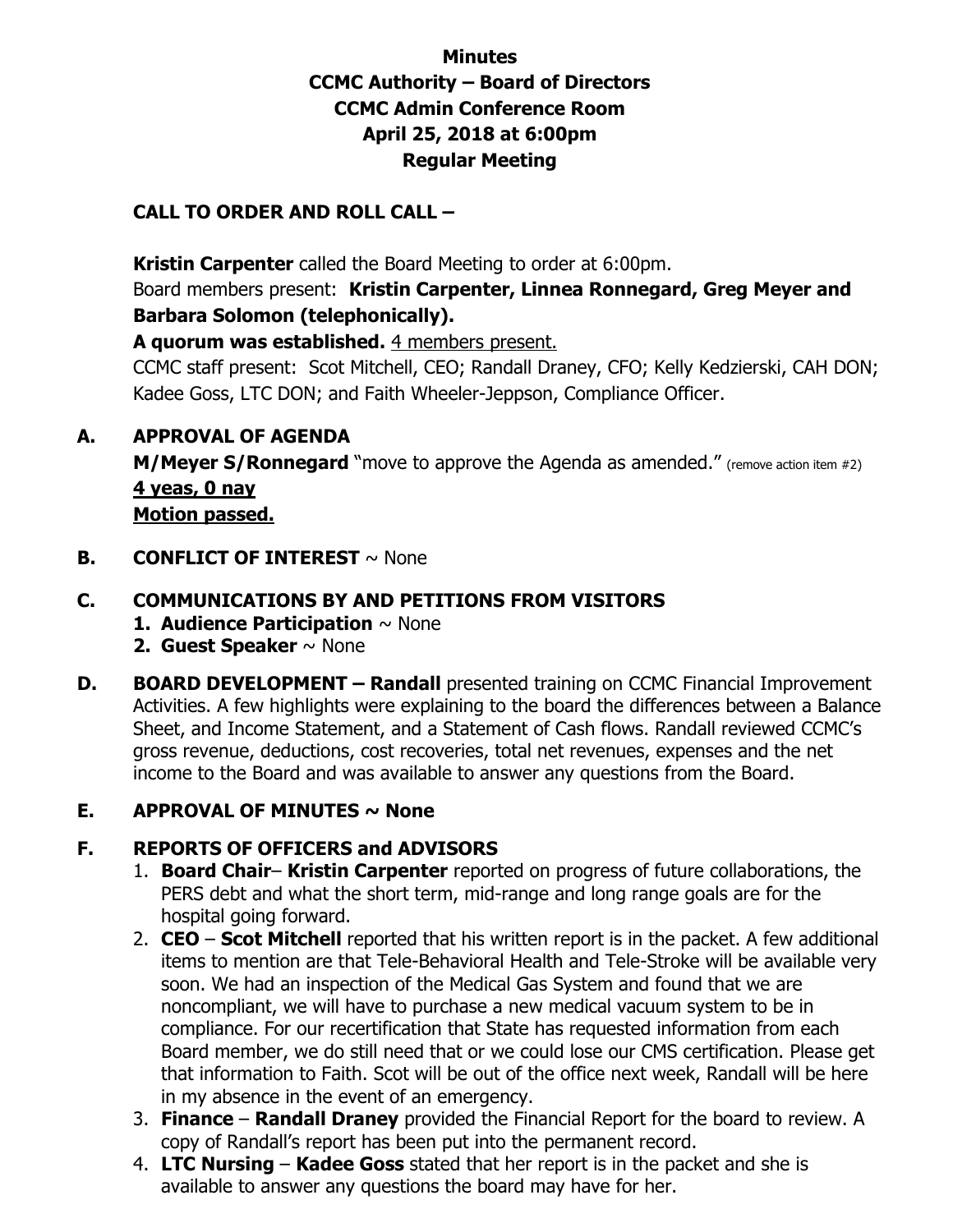- 5. **CAH Nursing Kelly Kedzierski** stated that her report is in the packet and she would be happy to answer questions.
- 6. **Quality Improvement/Infection Control Kelly Kedzierski** stated that her report is in the packet and that she is available to answer any questions on Quality Improvement and Infection Control that the board may have.
- 7. **Medical Director Report – Dr. Sanders** reported that her Medical Directors Report is in the packet and she is available to answer any questions that the Board may have for her. And that Laura Hennecker, NP is working and she is very glad to have her, she has 20 years of wound care experience and will be an integral part in creating our wound care program.
- **G. CORRESPONDENCE ~** None

# **H. ACTION ITEMS**

# **1. Delineation of Privileges for Frances Aledo, MD**

**M/Graham S/Meyer** "I move that the CCMC Authority Board of Directors approve the Medical Staff privileges for Frances Aledo, MC as requested."

# **4 yeas, 0 nay**

# **Motion passed**

# **2. Selection of CEO Recruitment Firm**

**M/Ronnegard S/Meyer** "I move to refer this back to staff."

#### **4 yeas, 0 nay Motion passed**

# **3. Approval of Community Health Needs Assessment Project**

**M/Ronnegard S/Meyer** "I move to refer this back to staff."

## **4 yeas, 0 nay**

## **Motion passed**

## **4. Election of Officers**

**M/Solomon S/Carpenter** I nominate the following board members to serve as Officers on the Board: Greg Meyer, Chairperson; Kristin Carpenter, Vice-Chairperson; and Linnea Ronnegard, Secretary/Treasurer."

### **4 yeas, 0 nay Motion passed**

## **I. DISCUSSION ITEMS** ~ None

## **J. AUDIENCE PARTICIPATION**  $\sim$  None

## **K. BOARD MEMBERS COMMENTS**

**Carpenter** – I am comfortable with this transition, Scot has a great staff, and thank you to Randall.

**Meyer** – I appreciate staff, thank you. We've got a tough road ahead, but we can continue on a straight line with what Scot has already started and make a community hospital

**Ronnegard** – Thank you Randall, Thank you Scot, and thank you to staff. I am very excited about PSA, and maybe we can look at the layout or location of the next Holiday Party so folks will mix more.

**Solomon** – Thank you everyone for all of your efforts.

**L. EXECUTIVE SESSION** ~ None